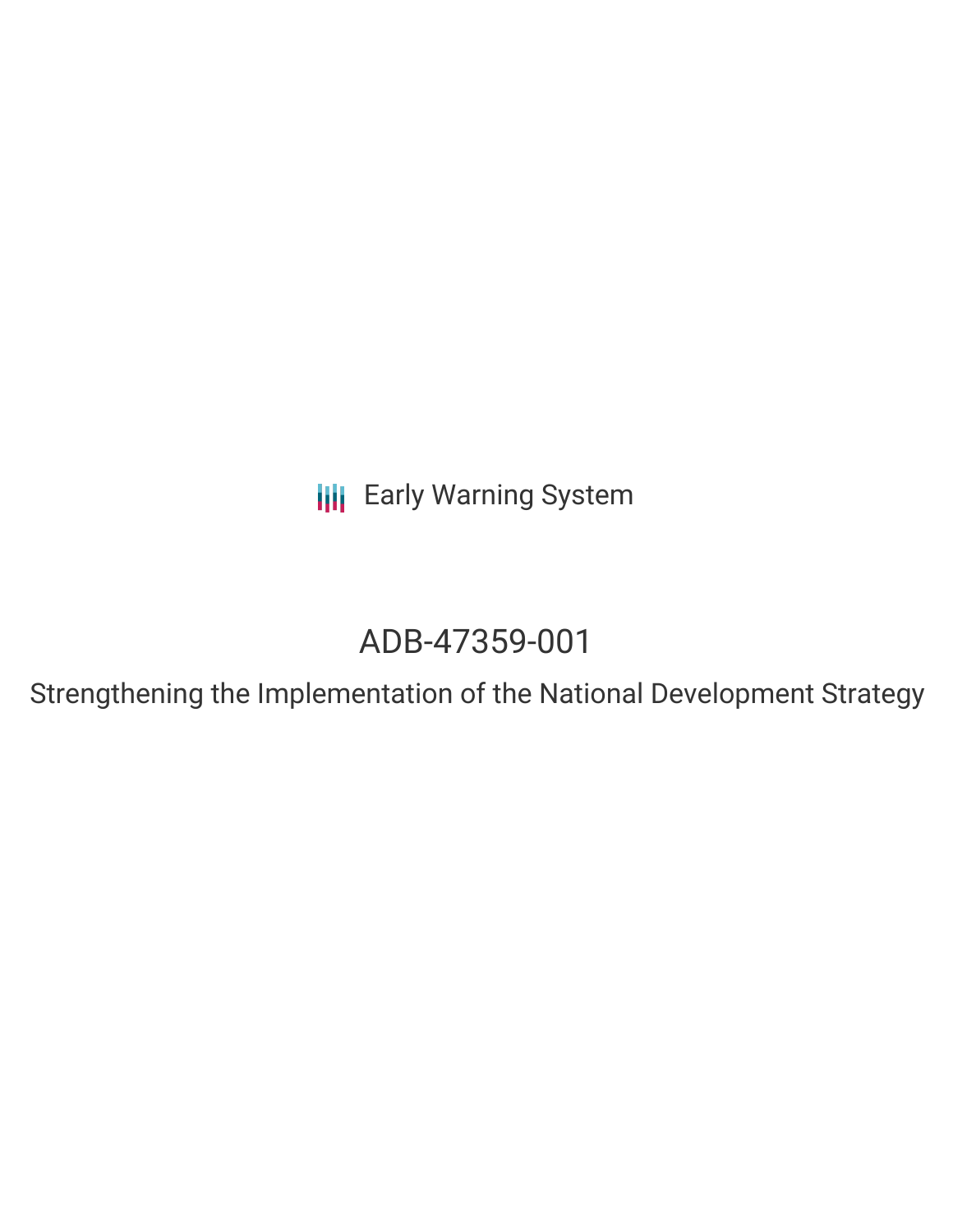

### Early Warning System Strengthening the Implementation of the National Development Strategy

### **Quick Facts**

| Countries                      | Solomon Islands                                                                      |
|--------------------------------|--------------------------------------------------------------------------------------|
| <b>Financial Institutions</b>  | Asian Development Bank (ADB)                                                         |
| Status                         | Approved                                                                             |
| <b>Bank Risk Rating</b>        | U                                                                                    |
| <b>Voting Date</b>             | 2014-11-18                                                                           |
| <b>Borrower</b>                | Government of Solomon Islands, Ministry of Development Planning and Aid Coordination |
| Sectors                        | Law and Government                                                                   |
| <b>Investment Type(s)</b>      | <b>Advisory Services</b>                                                             |
| <b>Investment Amount (USD)</b> | \$ 0.72 million                                                                      |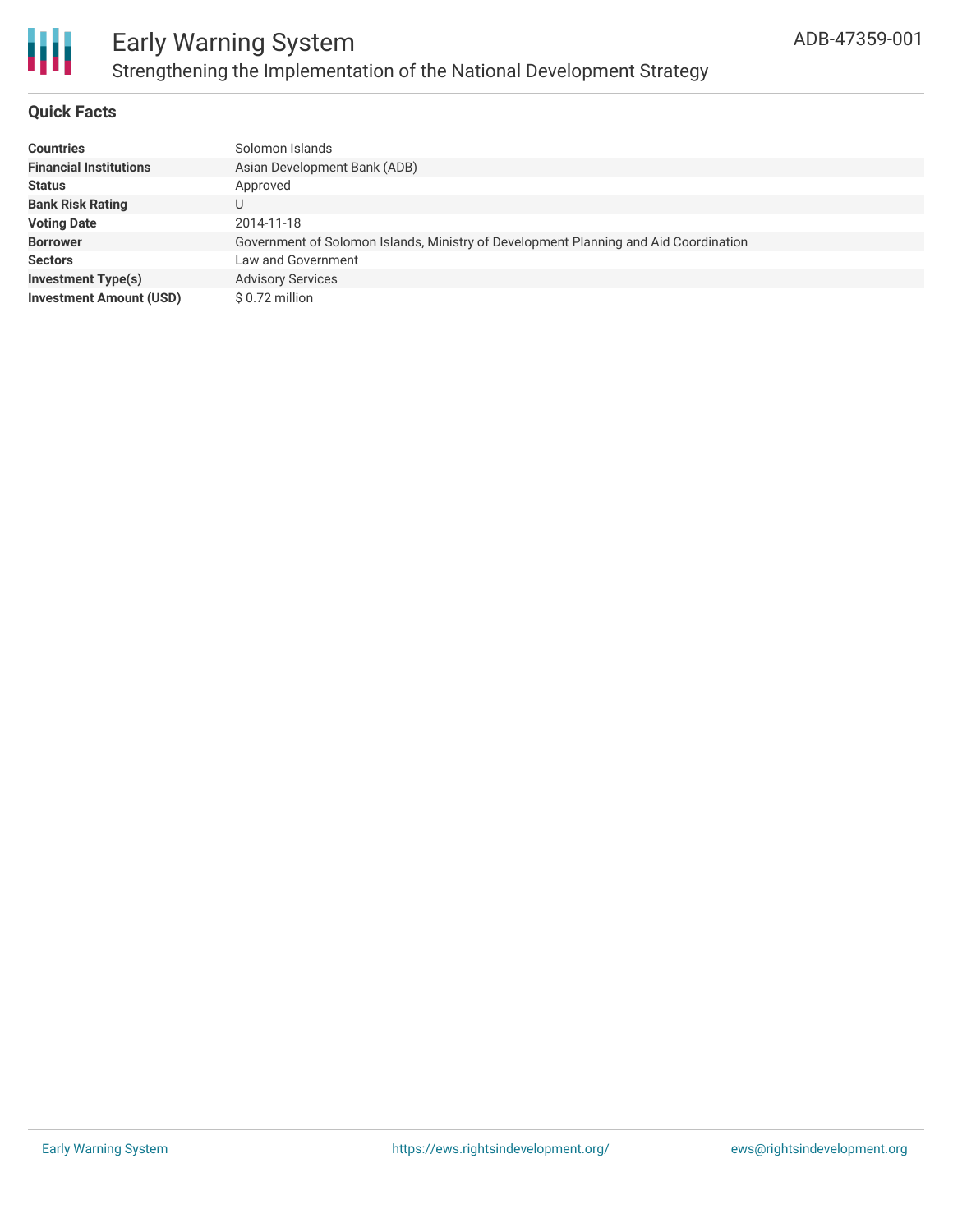

### **Project Description**

According to ADB website, the TA supports the further implementation of the National Development Strategy (NDS) 2010-2020 which is the first long term development strategy adopted by Solomon Islands. The NDS was the product of nationwide consultations and has enjoyed the support of successive government since its adoption in 2010. The expected impact of the proposed TA is effective policy and strategy implementation. The expected outcome is improved public expenditure management, planning, and reporting.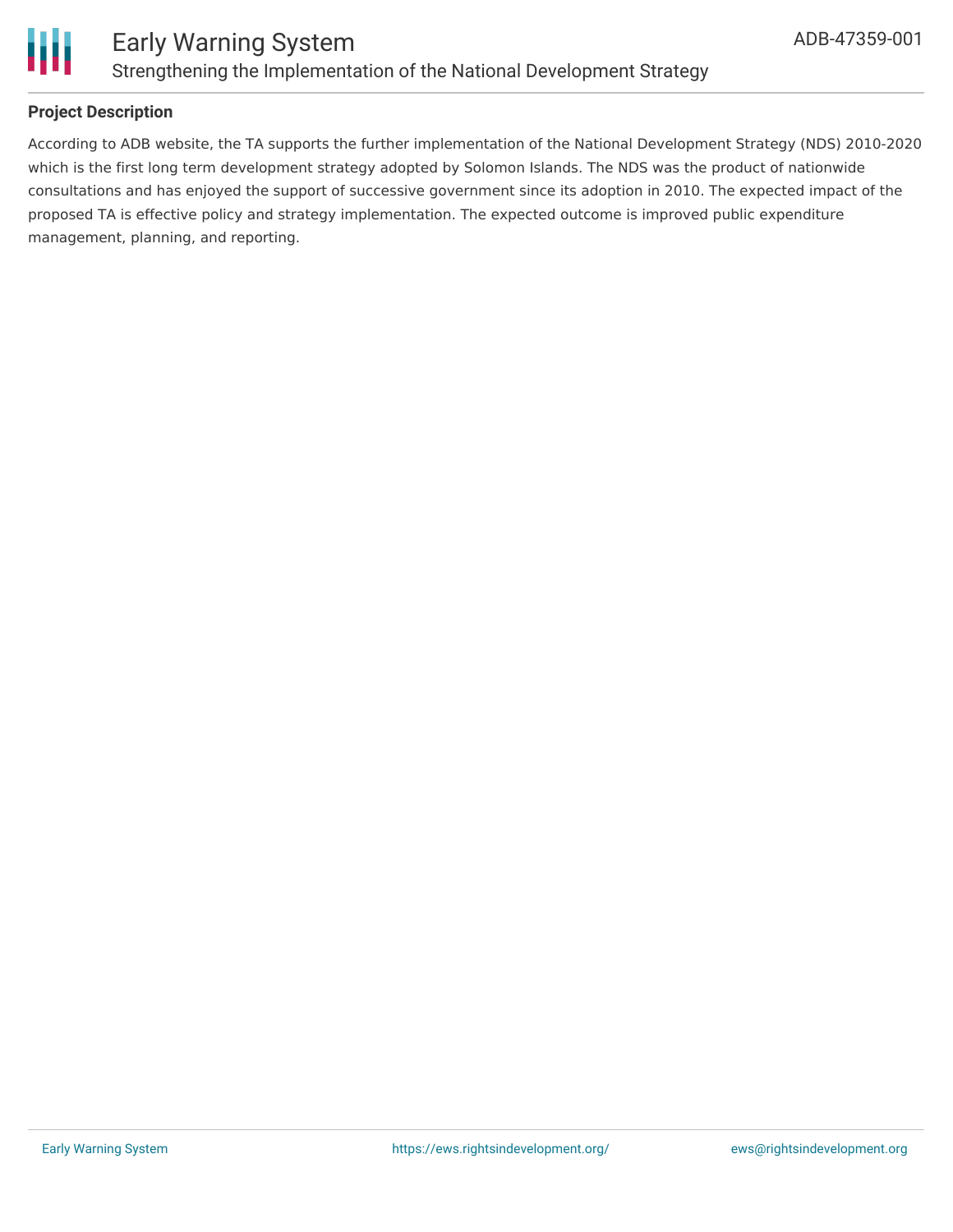

### Early Warning System Strengthening the Implementation of the National Development Strategy

### **Investment Description**

Asian Development Bank (ADB)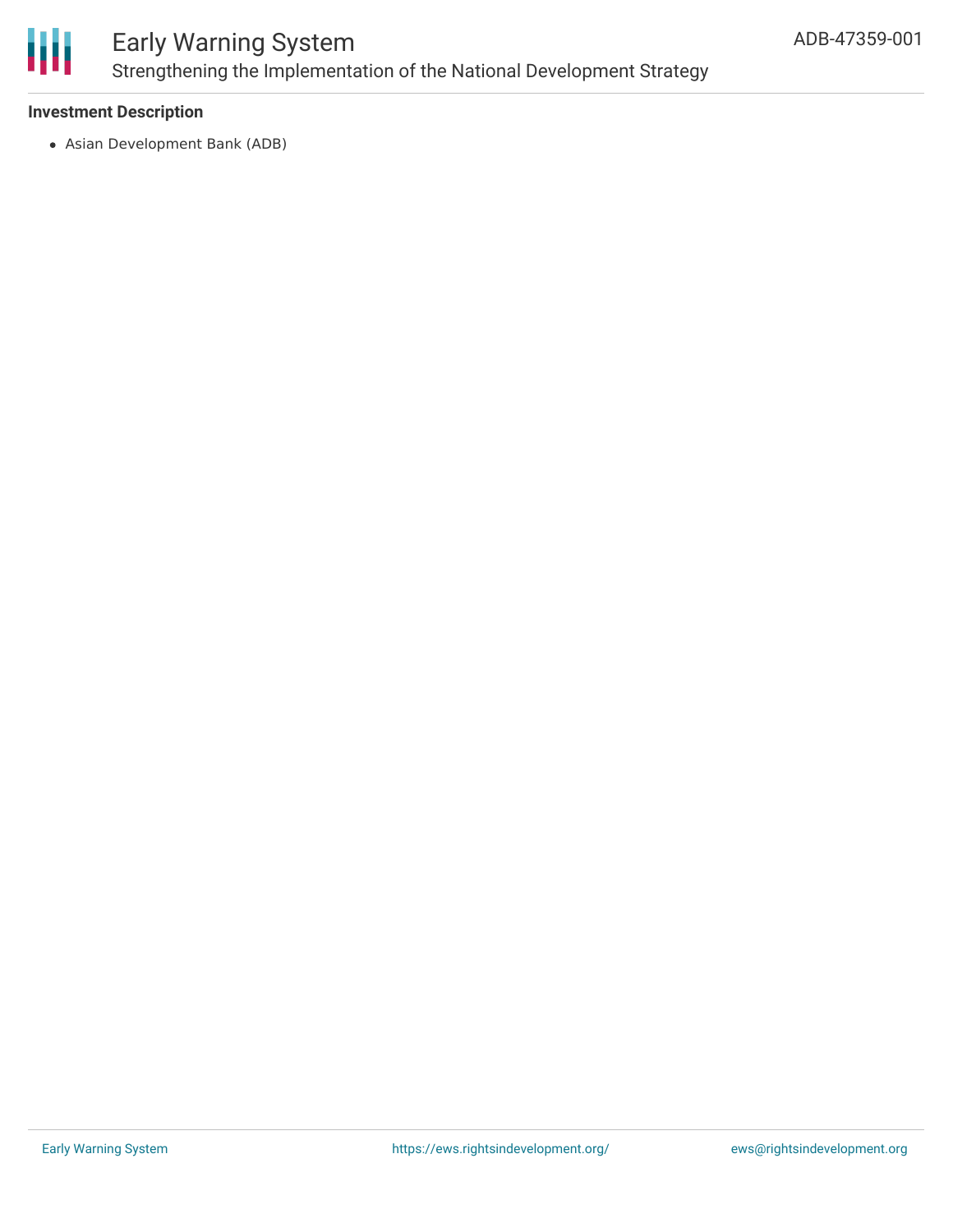

### Early Warning System Strengthening the Implementation of the National Development Strategy

#### **Contact Information**

Project Officer: Tozaka, Dalcy Lagoni Pacific Department No contact information provided at the time of disclosure.

#### ACCOUNTABILITY MECHANISM OF ADB

The Accountability Mechanism is an independent complaint mechanism and fact-finding body for people who believe they are likely to be, or have been, adversely affected by an Asian Development Bank-financed project. If you submit a complaint to the Accountability Mechanism, they may investigate to assess whether the Asian Development Bank is following its own policies and procedures for preventing harm to people or the environment. You can learn more about the Accountability Mechanism and how to file a complaint at: http://www.adb.org/site/accountability-mechanism/main